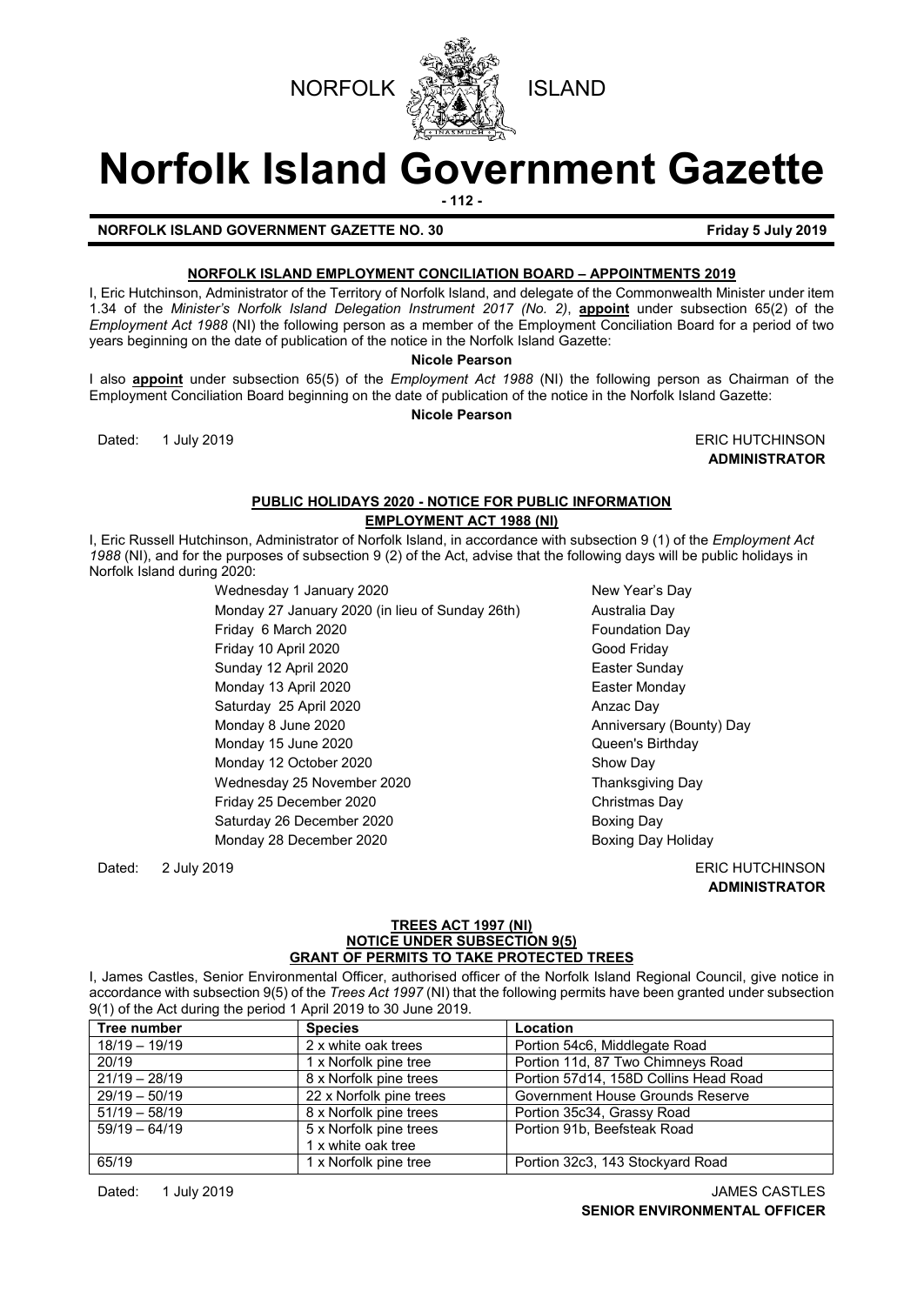#### **TRAFFIC ACT 2010 (NI) TEMPORARY CLOSURE OF ROAD ON WEDNESDAY 14 AUGUST 2019 NICS CROSS COUNTRY CARNIVAL**

I, Lotta Jackson, Chief Executive Officer and General Manager of the Norfolk Island Regional Council, under section 50 of the *Traffic Act 2010* (NI), close that part of the road specified in Part 1 of the Schedule to all vehicular traffic (except any vehicle specified in Part 2 of the Schedule) for the period **11:45am to 1:30pm on Wednesday 14 August 2019** as necessary for public safety purposes and to enable a public function to be held on, or in the vicinity of the road, namely for the **NORFOLK ISLAND CENTRAL SCHOOL to conduct a CROSS COUNTRY EVENT** and for public safety purposes.

#### **SCHEDULE**

Part 1 – (A) Part road closure: half way down Bounty Street (over the cattle grid) through to intersection of Bay Street (some road to remain open from Quality Row to allow for parking for spectators) and (B) part of Bay Street from the salt house intersection with Bounty Street through to Lone Pine car park.

Part 2 - Exempted classes of vehicles –

- (a) Vehicles authorised by the Council for delivery of goods or services
- (b) Council vehicles involved on official business
- (c) Police, ambulance, fire services and emergency vehicles on official business
- (d) Vehicles authorised by OIC Police or delegate thereof.

Dated: 26 June 2019 LOTTA JACKSON **CHIEF EXECUTIVE OFFICER**

#### **TRAFFIC ACT 2010 (NI)**

# **NORFOLK ISLAND DRIVERS LICENCES / TRANSFERS OF DRIVING LICENSES FROM OTHER JURISDICTIONS**

Following a review of the current arrangements concerning applications for a transfer of a drivers licence from another jurisdiction to a Norfolk Island driver's licence, it is hereby advised that applications will now be processed as follows -

- 1. For those jurisdictions other than Australia where the applicant holds a current driver's licence they will need to produce a current national official police criminal check that is no more than 6 months old from the jurisdiction where their licence was issued. If the police check is in a language other than English, then a copy of the English translation will also be required. Foreign nationals who have been driving in Australia any time in the past 10 years will also need to produce an Australian police check as well. Where a foreign government licensing department issues traffic record checks, a copy of the current official traffic offence record (with translation to English where relevant) must also be produced to the Registrar of Motor Vehicles in addition to the criminal history (the latter may contain serious traffic related offences).
- 2. Holders of a current Australian driver's licence will be required to have their licence cleared by the Norfolk Island Police Force through the Registry office prior to the application being approved
- 3. For the purpose of having an application processed it will be necessary for the applicant to provide photographic evidence as to their identity which will require the production of their current passport.
- 4. All refusals of renewal of driving license, all disqualifications of driving license, all cancellations of license, all suspensions (permanent or temporary) of driving license including by police at the roadside anywhere in the world must be disclosed – the Registrar will revoke any Norfolk Island license previously issued where incorrect or misleading information is later found to have been provided including where no full disclosure has been made and may refer the matter to police and Commonwealth Director of Public Prosecutions for further action.

For information, the *Traffic Act 2010* (NI) provides that for the purposes of the Act, a licence referred to in items 1 and 2 above ceases to be a recognised licence when the holder of the licence has been ordinarily resident in Norfolk Island for a period of 3 months. The above is to ensure that no applications are received from persons whose license or entitlement to drive a motor vehicle of any kind has been disqualified, cancelled, suspended or expired.

Dated: 26 June 2019 2008 2019 2012 2013 2014 2015 2020 2021 2022 2032 2040 2052 2053 2062 2072 2083 2094 2095 20 **REGISTRAR OF MOTOR VEHICLES**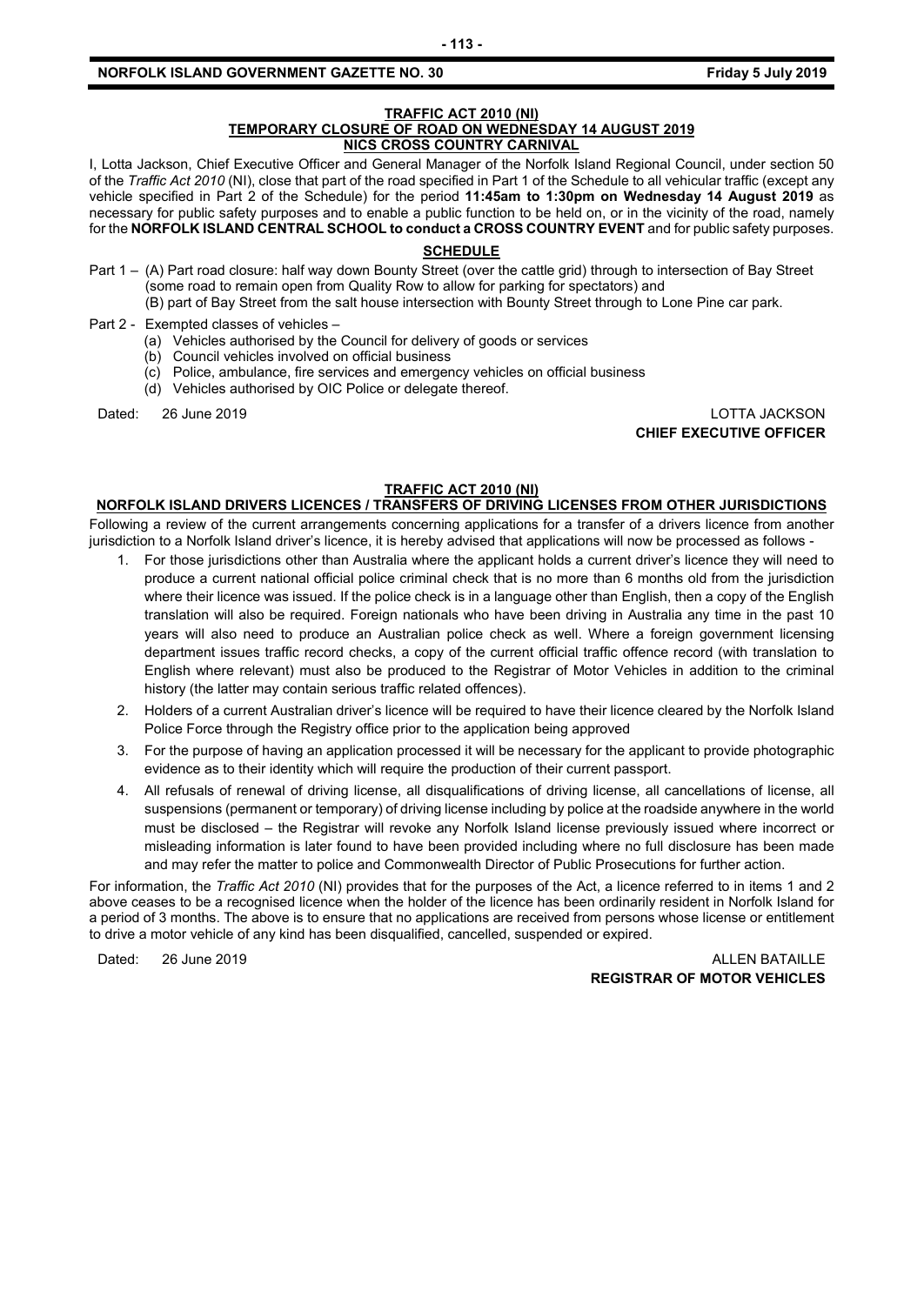### **PLANNING ACT 2002 (NI) – SECTION 48 NOTICE**

The following Development Application for permissible (with consent) use or development of land has been determined under the *Planning Act 2002* (NI).

| <b>DA Number</b> | Applicant                                                              | <b>Location</b>                                                               | <b>Approved Use and/or</b><br><b>Development</b> | <b>Decision</b>                                         |
|------------------|------------------------------------------------------------------------|-------------------------------------------------------------------------------|--------------------------------------------------|---------------------------------------------------------|
| DA 1/2019        | K H Sexton and<br>J R Sexton,<br>PO Box 353.<br>NORFOLK ISLAND<br>2899 | Portions 89g4 and<br>89q8, Bumbora Rd<br><b>NORFOLK</b><br><b>ISLAND 2899</b> | Subdivision - Major: Boundary<br>Adjustment      | Approved,<br>27 June 2019,<br>subject to<br>conditions. |

#### **Public Inspection**

The Notice of Decision and accompanying documents may be inspected, free of charge, during business hours at the Planning Office of the Norfolk Island Regional Council, New Military Barracks, Kingston.

#### **Reviewable Decisions**

Decisions made in relation to development applications are reviewable decisions within the meaning of subsection 78(1) of the *Planning Act 2002 (NI).* The applicant or any person who made a written public submission about the development application has the right to apply to the Administrative Review Tribunal or the Administrative Appeals Tribunal for review of a decision on a development application. An application for a review must be lodged within 28 days of the date the decision was given.

#### Dated: 27 June 2019 JODIE BROWN **SENIOR STRATEGIC PLANNER**

#### **PLANNING ACT 2002 (NI) – SUBSECTION 43(1) NOTICE**

# **DEVELOPMENT APPLICATION**

| <b>Development Application No.:</b><br>1. | DA.BA 15/2019                                                                          |
|-------------------------------------------|----------------------------------------------------------------------------------------|
| Applicant:                                | R Boler                                                                                |
|                                           | PO Box 966, NORFOLK ISLAND 2899,                                                       |
| Location:                                 | Portion 35f6, 20 Ferny Lane (a) NORFOLK ISLAND                                         |
| Proposed Development:                     | Residence - Dwelling House: Carport (encroaching into minimum setback<br>requirements) |
| Zone:                                     | Mixed Use                                                                              |
| Category:                                 | Permissible (with consent)                                                             |

#### **Public Exhibition**

This Development Application may be inspected, during business hours, at the Planning Office at the Norfolk Island Regional Council, New Military Barracks, Kingston.

#### **Submission**

Any person may, during the period between Monday 8 July 2019 and Monday 22 July 2019, make written submissions to the General Manager about this Development Application. All submissions must state the relevant Development Application number. All submissions must be signed by at least one person making the submission. If a submission objects to the proposed development, the grounds for objections must be specified in the submission.

#### **Reviewable decisions**

Decisions made on this Development Application under the *Planning Act 2002* (NI) are reviewable decisions within the meaning of subsection 78(1) of the Act.

Dated: 28 June 2019 JODIE BROWN

**SENIOR STRATEGIC PLANNER**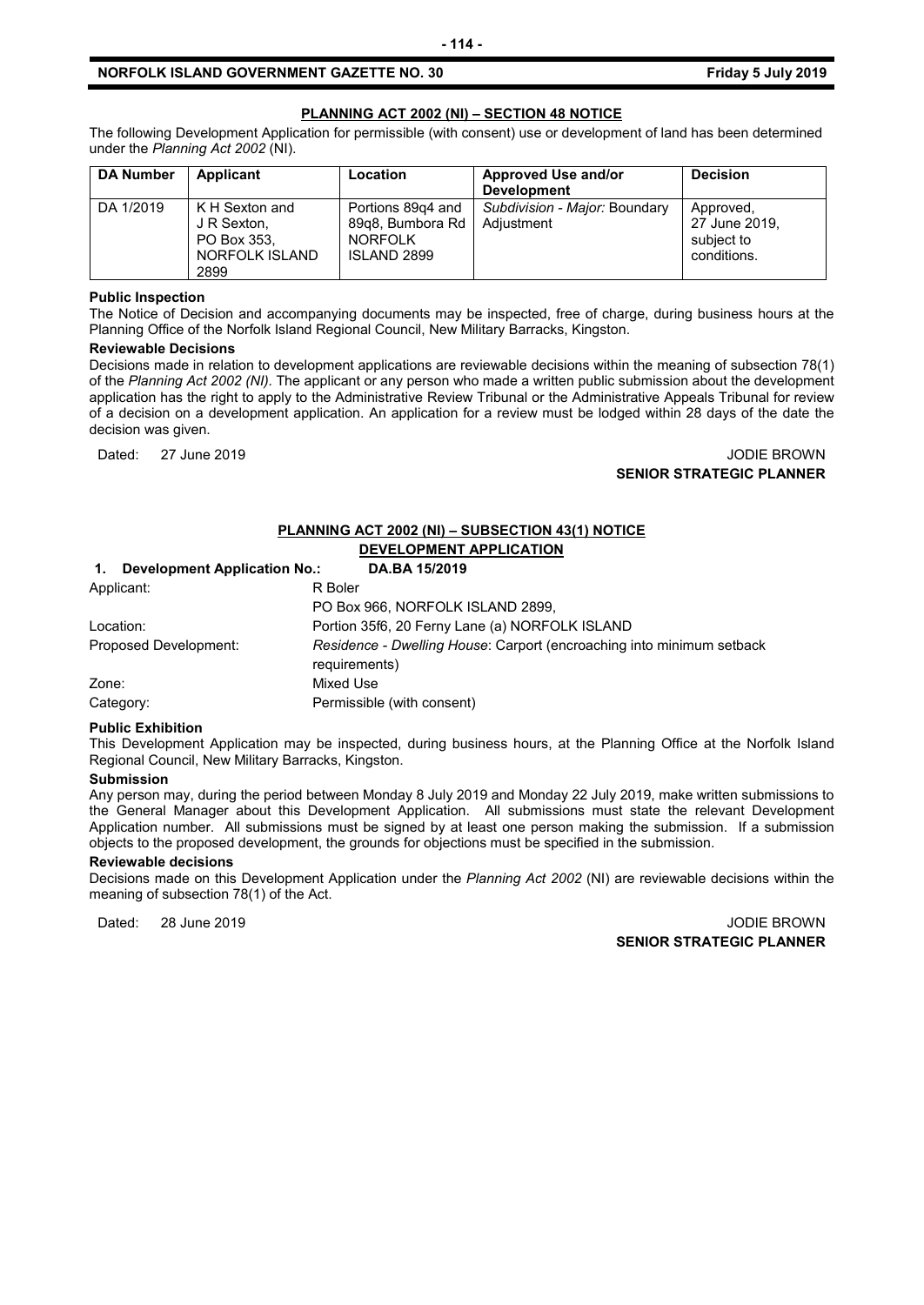# **PLANNING ACT 2002 (NI) – SUBSECTION 43(1) NOTICE DEVELOPMENT APPLICATION**

| Development Application No.: DA.BA 16/2019<br>1. |                                                                                                |  |
|--------------------------------------------------|------------------------------------------------------------------------------------------------|--|
| Applicant:                                       | K A Evans                                                                                      |  |
|                                                  | PO Box 260, NORFOLK ISLAND 2899,                                                               |  |
| Location:                                        | Portion(s) Lot: 12 Sec: 33 Por: 110a1 Sh: 88, 352 Anson Bay Road NORFOLK<br><b>ISLAND 2899</b> |  |
| Proposed Development:                            | Residence - Dual Occupancy: Construct one additional dwelling                                  |  |
| Zone:                                            | Rural                                                                                          |  |
| Category:                                        | Permissible (with consent)                                                                     |  |

#### **Public Exhibition**

This Development Application may be inspected, during business hours, at the Planning Office at the Norfolk Island Regional Council, New Military Barracks, Kingston.

#### **Submission**

Any person may, during the period between Monday 8 July 2019 and Monday 22 July 2019, make written submissions to the General Manager about this Development Application. All submissions must state the relevant Development Application number. All submissions must be signed by at least one person making the submission. If a submission objects to the proposed development, the grounds for objections must be specified in the submission.

#### **Reviewable decisions**

Decisions made on this Development Application under the *Planning Act 2002* (NI) are reviewable decisions within the meaning of subsection 78(1) of the Act.

Dated: 2 July 2019 JODIE BROWN **SENIOR STRATEGIC PLANNER** 

#### **COURT OF PETTY SESSIONS**

The next sittings of the Court of Petty Sessions is set down for Tuesday 9 July 2019 at 10:30am in the Court House, Kingston.

# ALLEN BATAILLE<br>CLERK OF THE COURT OF PETTY SESSIONS CLERK OF THE COURT OF PETTY SESSIONS

# **SALE OF TOBACCO ACT 2004 (NI)**

#### **NOTICE TO ALL SELLERS OF TOBACCO IN NORFOLK ISLAND**

Persons or businesses involved in the sale of tobacco in Norfolk Island are required to hold a licence under Section 7 of the *Sale of Tobacco Act 2004* (NI). All Sale of Tobacco (SOT) licences expire on 30 June in the financial year in which they were issued regardless of when a licence is issued within that particular year. New applications by new business owners or renewal applications by business owners who already hold a SOT licence must be lodged in writing in the prescribed form together with payment of the full applicable licence fee (\$170) at the Customer Care Facility of the Norfolk Island Regional Council before 30 June 2019.

The licensee must:

• Prominently display in the premises warnings and anti-smoking signs

The licensee must not:

- Supply, sell or cause or permit to be supplied or sold a tobacco product to a person under the age of 18 years
- Sell a tobacco product other than for smoking
- Sell something that looks like or resembles a tobacco product that is not
- Sell cigarettes other than in packets of 20 or more
- Manufacture tobacco products.

The 'APPLICATION FOR A LICENCE UNDER THE SALE OF TOBACCO ACT 2004' form can be collected from Customer Care, New Cascade Road or downloaded from Council's website from the following link: <http://www.norfolkisland.gov.nf/council/council-documents/forms-sale-tobacco/sale-tobacco-application-licence>

Dated: 21 June 2019 PETER WILSON **TEAM LEADER WASTE AND ENVIRONMENT**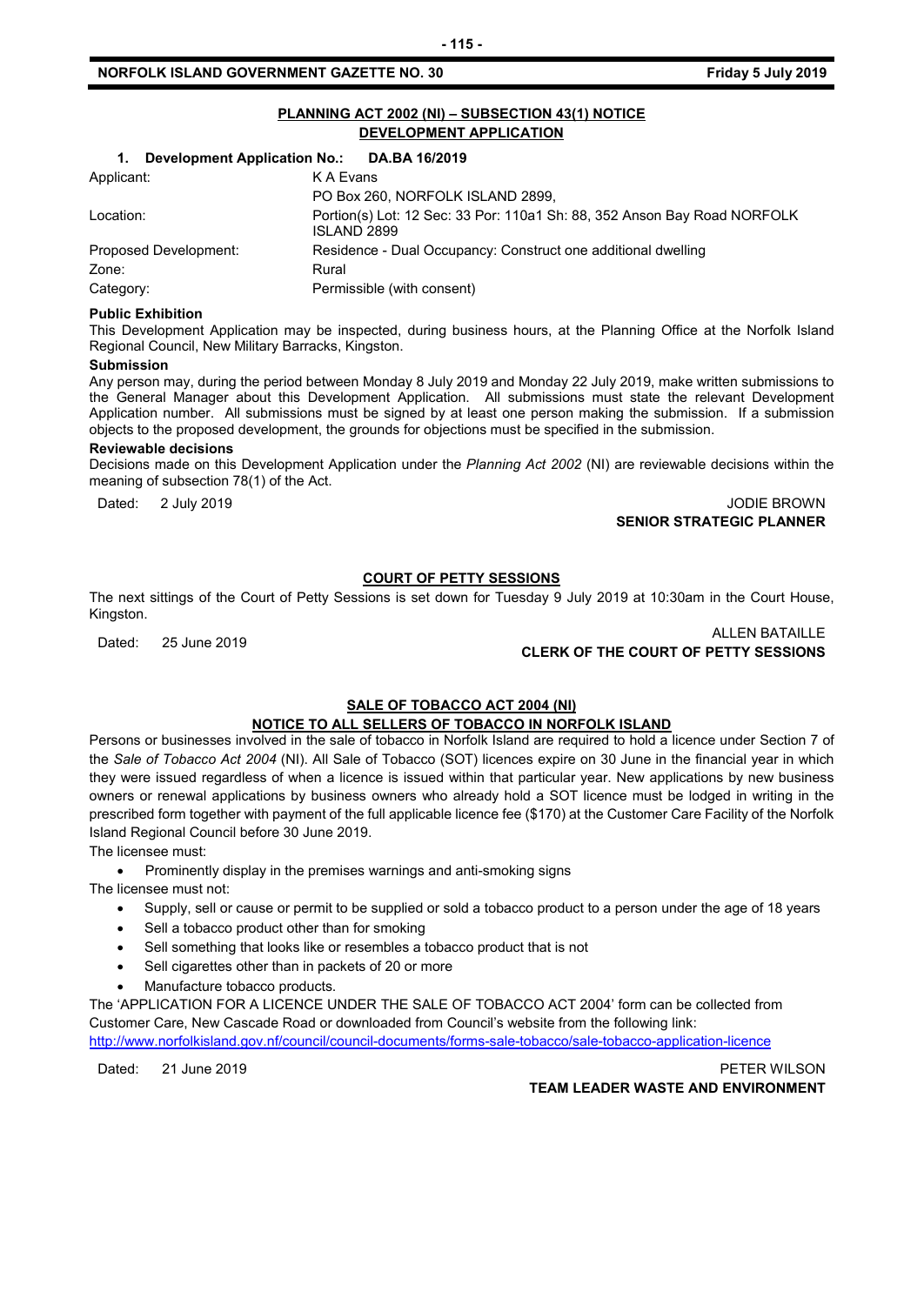#### **NORFOLK ISLAND REGIONAL COUNCIL CLEANING CONTRACTS REQUEST FOR QUOTE 14/19**

The Norfolk Island Regional Council is seeking **quotes** for the cleaning of the following Norfolk Island Regional Council occupied premises:

- 1. New Military Barracks<br>2. Airport Terminal & Co
- 2. Airport Terminal & Compound<br>3. Bi-Centennial Centre.
- Bi-Centennial Centre.
- 4. Electricity Shed Ben Christian Drive,<br>5. Emergency Services Centre Fire S
- 5. Emergency Services Centre Fire Station,<br>6. Legal & Workers Compensation Offices
- 6. Legal & Workers Compensation Offices,<br>7 Liquor Bond Retail Store & Warehouse
- 7. Liquor Bond Retail Store & Warehouse,<br>8. Norfolk Island Research Centre No.9 Qu
- Norfolk Island Research Centre No.9 Quality Row,
- 9. Records Section,<br>10. Telecom Commu
- 10. Telecom Communications Centre,<br>11 Visitor Information Centre
- 11. Visitor Information Centre,<br>12. Munna's KAVHA
- Munna's KAVHA

Additional information relating to quote guidelines, cleaning specifications, and quote application form can be found on the Norfolk Island Regional Council website [www.norfolkisland.gov.nf/your-council/tenders-and-eoi.](http://www.norfolkisland.gov.nf/your-council/tenders-and-eoi)

Please note the following when responding:

| Quotes to be marked:   | Norfolk Island Regional Council Cleaning Contract RFQ 14/19                                                                                          |
|------------------------|------------------------------------------------------------------------------------------------------------------------------------------------------|
| Closing date:          | Monday 29 July 2019 at 4:00pm AEST                                                                                                                   |
| <b>Submissions:</b>    | Quotes can be placed in the Tenders Box in the Registry Office, Council Offices,<br>Kingston; or submitted by email to regional council @nirc.gov.nf |
| <b>Contact Person:</b> | Alistair Innes-Walker<br>E: Alistair.innes-walker@nirc.gov.nf<br>$P: (+6723) 54002$                                                                  |
|                        |                                                                                                                                                      |

#### Dated: 5 July 2019 BRUCE TAYLOR **GROUP MANAGER SERVICES**

# **ENERGY ECONOMIST CONSULTANT**

# **REQUEST FOR QUOTE 13/19**

The Norfolk Island Regional Council is seeking **quotes** from an Energy Economist to determine and document the financial impacts of engineering solutions designed to increase the renewable energy contribution to the Norfolk Island electricity supply.

The project will include an analysis of the following key areas: Solar PV yield of the proposed centralised solar PV system, optimal size of BESS system's capacity, energy configuration, and potential operating modes, operational profile of diesel plant within the new hybrid system, and quantification of expected diesel fuel cost savings, analysis of tariff structure, and the impact of third-party funding possibilities.

Information relating to quote guidelines and scope of work can be found on the Norfolk Island Regional Council website [www.norfolkisland.gov.nf/your-council/tenders-and-eoi](http://www.norfolkisland.gov.nf/your-council/tenders-and-eoi) or either from Council's tendering portal at [www.tenderlink.com/norfolk/](http://www.tenderlink.com/norfolk/)

All enquiries relating to the quote documentation must be submitted via the online FORUM at www.tenderlink.com/norfolk/ via the quote notice. Requests for confidential documents referred to in the quote documents should be directed to nominated contact person

Please note the following when responding:

| Quotes to be marked:   | Norfolk Island Energy Economist Consultant RFQ 13/19                                                                                                                                                                                                                                                                                                                                                                                                                                                                                                |  |
|------------------------|-----------------------------------------------------------------------------------------------------------------------------------------------------------------------------------------------------------------------------------------------------------------------------------------------------------------------------------------------------------------------------------------------------------------------------------------------------------------------------------------------------------------------------------------------------|--|
| Closing date:          | Monday 29 July 2019 at 11:00am AEST                                                                                                                                                                                                                                                                                                                                                                                                                                                                                                                 |  |
| <b>Submissions:</b>    | Quotes can be placed in:<br>1. the Tenders Box in the Registry Office, Council Offices, Kingston, or<br>2. via the Tenderlink electronic tender box at www.tenderlink.com/norfolk/<br>Respondents to Tenderlink will receive a Successful Submission Receipt<br>timed and dated upon completion. Should assistance be required please use<br>the online manual on the portal under Support/Online Manuals/Making a<br>Submission or contact Tenderlink Customer Support on 1800-233-533 or if<br>calling from Norfolk Island dial +61-1800-233-533. |  |
| <b>Contact Person:</b> | Alistair Innes-Walker<br>E: Alistair.innes-walker@nirc.gov.nf<br>$P: (+6723) 54002$                                                                                                                                                                                                                                                                                                                                                                                                                                                                 |  |
| Dated:<br>21 June 2019 | <b>BRUCE TAYLOR</b>                                                                                                                                                                                                                                                                                                                                                                                                                                                                                                                                 |  |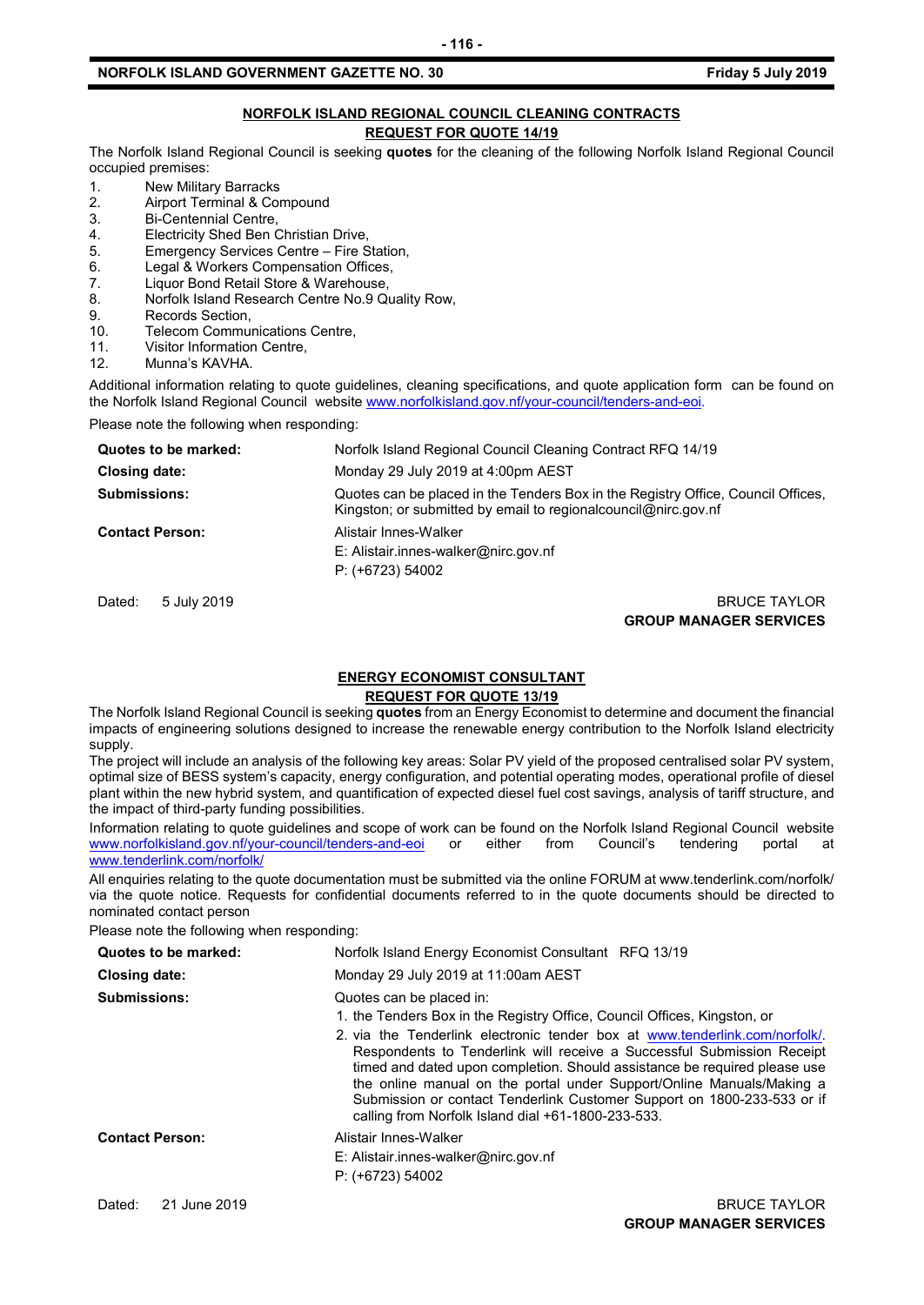# **NORFOLK ISLAND AIRPORT MASTER PLAN REQUEST FOR TENDER 11/19**

The Norfolk Island Regional Council seeks to appoint a suitably qualified and experienced consultant who has demonstrated experience in the delivery of quality outcomes in Master Planning and the design of major regional airports with an understanding of the remoteness and uniqueness of Norfolk Island for an Airport Master Plan.

# **Forms and Lodgement**

**REGISTRATION:** Documents can be downloaded from Council's tendering portal at [www.tenderlink.com/norfolk](http://www.tenderlink.com/norfolk) Documents are divided into two categories: "Tender Information" and "Returnables".

"Tender Information" refers to the documents and conditions that outline the requirements of the tender and associated contract.

"Returnables" refers to the documents that must be completed as outlined in the Instructions for Tender Submissions below.

**ENQUIRIES:** All enquiries relating to the proposed contract must be submitted in writing on the FORUM at www.tenderlink.com/norfolk/ via the tender notice.

**SUBMISSIONS:** Completed responses must be submitted via the electronic tender box (see option below). Respondents will receive a Successful Submission Receipt timed and dated upon completion. Should assistance be required please use the online manual on the portal under Support/Online Manuals/Making a Submission, or contact Tenderlink Customer Support on 1800-233-533 or if calling from Norfolk Island dial +61-1800-233-533.

Complete tenders (i.e. containing all completed schedules, documents, information and details required) shall be considered ONLY if received as specified below.

(a) Tender must be submitted electronically to the Electronic Tender box at www.tenderlink.com/norfolk before the deadline for the close of tender. The submission MUST BE COMPLETE as described in this Invitation to Tender,

(b) Alternately, a hard copy may be lodged into the Tender Box located at the address shown in the Invitation to Tender document. This hard copy must be enclosed in a sealed envelope or package.

**CLOSING DATE AND TIME:** Tenders close at 10:00 am AEST on 07 August 2019 and submissions must be fully received by this time. The Norfolk Island Regional Council is not bound to accept the lowest priced tender or all or any part of a tender and reserves the right to conduct the Request for Tender process and select the successful respondent(s) as it sees fit. The Norfolk Island Regional Council staff are unable to respond to verbal enquiries in relation to the proposal. Late, verbal or emailed proposals will not be accepted.

Dated: 21 June 2019 BRUCE TAYLOR **MANAGER GROUP SERVICES**

## **FULL TIME POSITION VACANT**

Norfolk Island Regional Council is seeking applications from enthusiastic, suitable persons to join the Council team. The relevant Position Description listing the full set of key accountabilities and competencies is available from our website <http://www.norfolkisland.gov.nf/your-council/working-council>

**Job Number: NIRC201819-49 – Vacant position**

**Plant Operator Grounds and Open Space Maintenance (1046) -** \$46,741.50 per annum

To undertake and maintain Norfolk Island Regional Council Grounds and Open Spaces precincts to a high standard of presentation.

#### **Enquiry Contact Officer – Gavin Snell - phone +6723 22006 or emai[l gavin.snell@nirc.gov.nf](mailto:gavin.snell@nirc.gov.nf)**

General enquiries may be made to Human Resources Office[, hr@nirc.gov.nf](mailto:hr@nirc.gov.nf) or phone Thomas Andresen on +6723 22001, Ext. 2 or Ext.115.

9.5% superannuation (from 1 July 2019), employer contributions only made if monthly wages exceed \$450 (before tax). Appointments will be made on merit in compliance with the principles of Equal Employment Opportunity. If you are interested in the advertised position you will need to send a written application addressing the competencies and qualifications contained in the Position Description. Applications must also include a resumé/curriculum vitae and two recent work-related referees. Please note that if you do not fully address the competencies and qualifications criteria you may be excluded from being shortlisted for further progression in the recruitment process. Applications are to be lodged by **email** to [hr@nirc.gov.nf](mailto:hr@nirc.gov.nf) **no later than 9:00am, Monday, 15 July 2019.** 

Dated: 28 June 2019 LOTTA JACKSON

**GENERAL MANAGER**